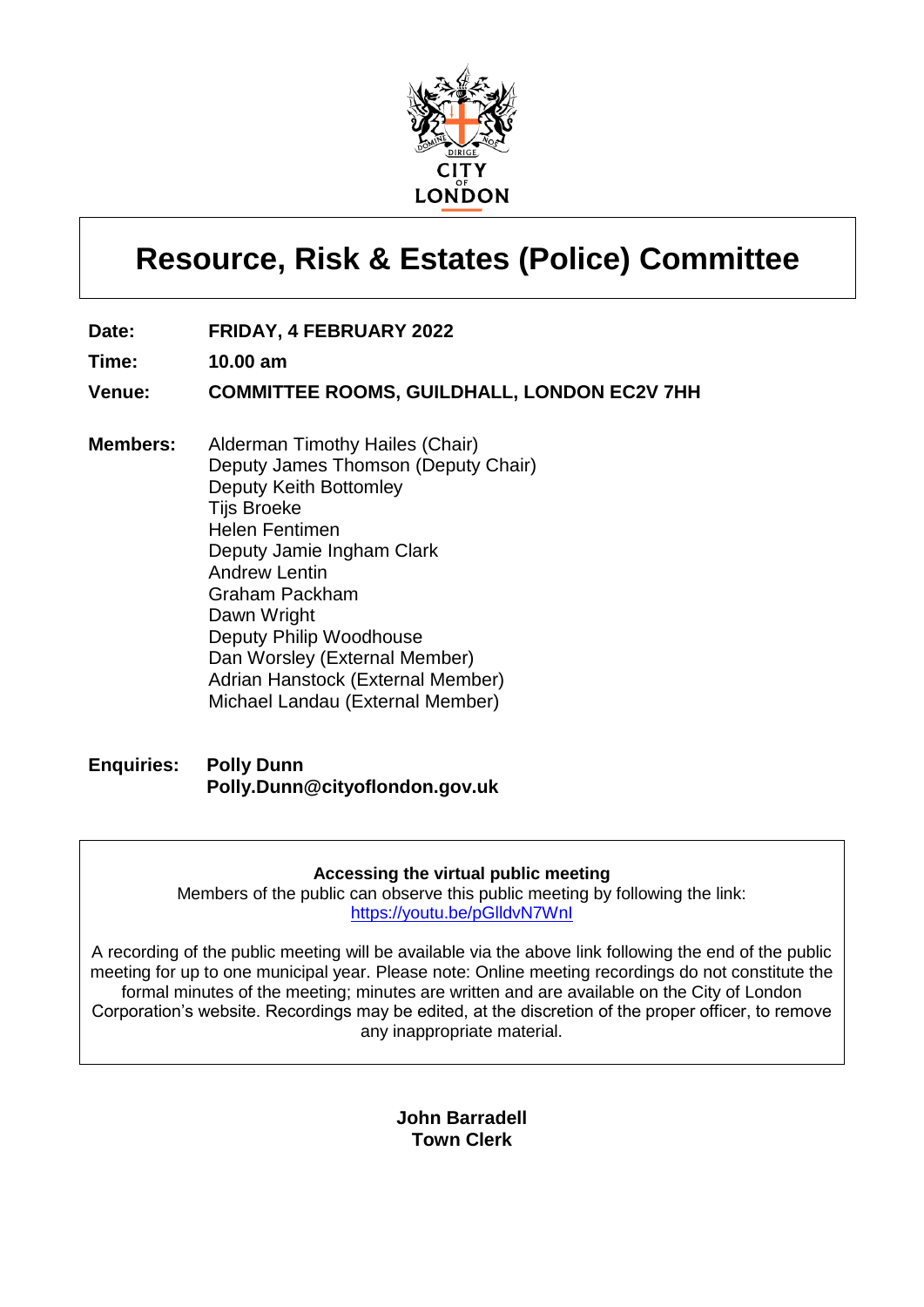# **AGENDA**

# **Part 1 - Public Agenda**

# **1. APOLOGIES**

#### **2. MEMBERS' DECLARATIONS UNDER THE CODE OF CONDUCT IN RESPECT OF ITEMS ON THE AGENDA**

#### **3. MINUTES**

To agree the public minutes and non-public summary of the meeting held on 3 November 2021.

> **For Decision** (Pages 5 - 8)

#### **4. PUBLIC OUTSTANDING REFERENCES** Joint report of the Town Clerk and Commissioner.

**For Information** (Pages 9 - 10)

## **5. Q3 REVENUE AND CAPITAL BUDGET MONITORING 2021/22** Report of the Commissioner.

**For Information** (Pages 11 - 32)

# **6. QUESTIONS ON MATTERS RELATING TO THE WORK OF THE COMMITTEE**

# **7. ANY OTHER BUSINESS THAT THE CHAIR CONSIDERS URGENT**

#### **8. EXCLUSION OF THE PUBLIC**

MOTION - That under Section 100(A) of the Local Government Act 1972, the public be excluded from the meeting for the following items on the grounds that they involve the likely disclosure of exempt information as defined in Part I of the Schedule 12A of the Local Government Act.

**For Decision**